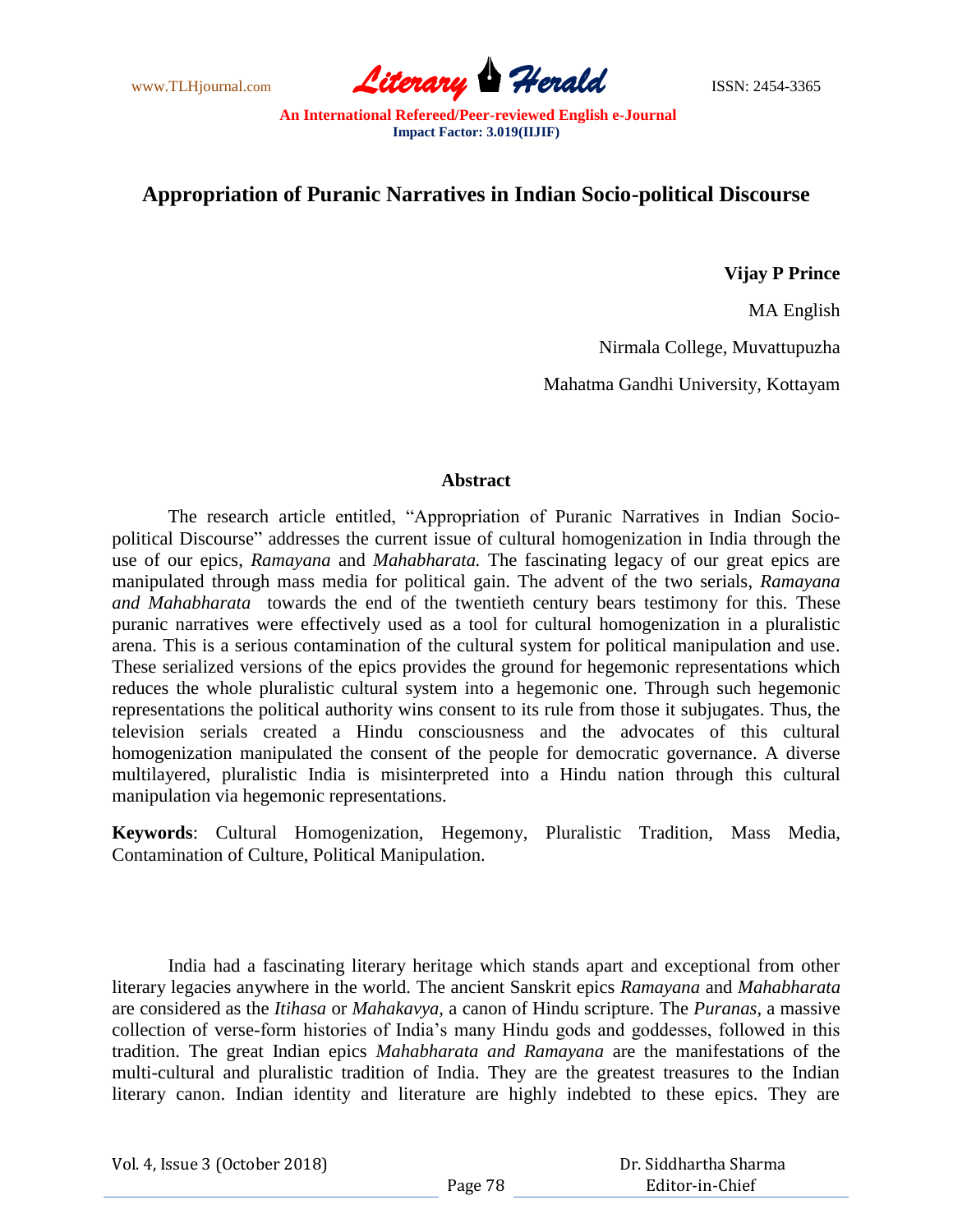

synonymous with art and culture of India and thereby an inevitable part of the tradition of the country.

However, there is a misuse of culture and tradition happening alongside. Precisely, it is a serious contamination of the cultural system for political manipulation and use. Both *Mahabharata and Ramayana,* the literary texts of the cultural heritage of India are being appropriated for the communalist agenda of the Right wing. There is a modern attempt for cultural homogenization by these Right wing agencies to establish a Hindu nation rejecting the heterogeneous tradition. Here, culture is being equated as well as converted to religion for this purpose. India, a cultural construct having no common religion, culture or ethnicity is being reduced to a single religion, Hinduism. This is made possible through the process called cultural homogenization by Hindutwa. It refers to the reduction in cultural diversity through the popularization and diffusion of a wide array of cultural symbols—not only physical objects but customs, ideas and values.

This is where Benedict Anderson"s concept of "Imagined Communities" came into being in Indian context. Anderson depicts a nation as a socially constructed community, imagined by the people who perceive themselves as part of that group. It is the media that creates imagined communities, through usually targeting a mass audience or generalizing and addressing citizens as the public. According to Anderson, Media can create imagined communities through the use of images. The media can perpetuate stereotypes through certain images and vernacular. By showing certain images, the audience will choose which image they relate to the most, furthering the relationship to that imagined community.

To be precise, the process of cultural homogenization in India became far more effective and successful with the advent of two serials in Indian television. They are the *Mahabharat*  (1988 TV Series) aired between 1988 and 1990 and *Ramayan* (1987 TV Series) between 1987 and 1989 on DD National, the state-owned terrestrial television channel in India. The former was directed by Ravi Chopra having 94 episodes and entered the *Guinness Book of World Records* by registering 96 percentage world viewership and the latter was written and directed by Ramanand Sagar. The impacts of these serial shows were far reaching. Aravind Rajagopal, in his work *Politics after Television* quotes that "many people watched it out of devotion. They felt that God was giving them darshan" (5).

> The Ramayan epic was serialized on national television in India from January 1987 to august 1989. During the broadcast, the Ram Janmabhumi (Birthplace of Ram) movement, which aimed to demolish a mosque, Babri Masjid (Babur"s mosque) in Ayodhya and build a Ram temple in its place, grew in importance. The Ramayan serial overlapped with the most crucial phase of the Janmabhumi movement, when it changed from an ominous but still relatively obscure campaign into the dominant issue before the country, one that made and unmade prime ministers and ruling parties. The Ramayan achieved record viewership in virtually every part of the country (something no serial before it had done), and made Sunday mornings "belong" to it; any public event scheduled for that time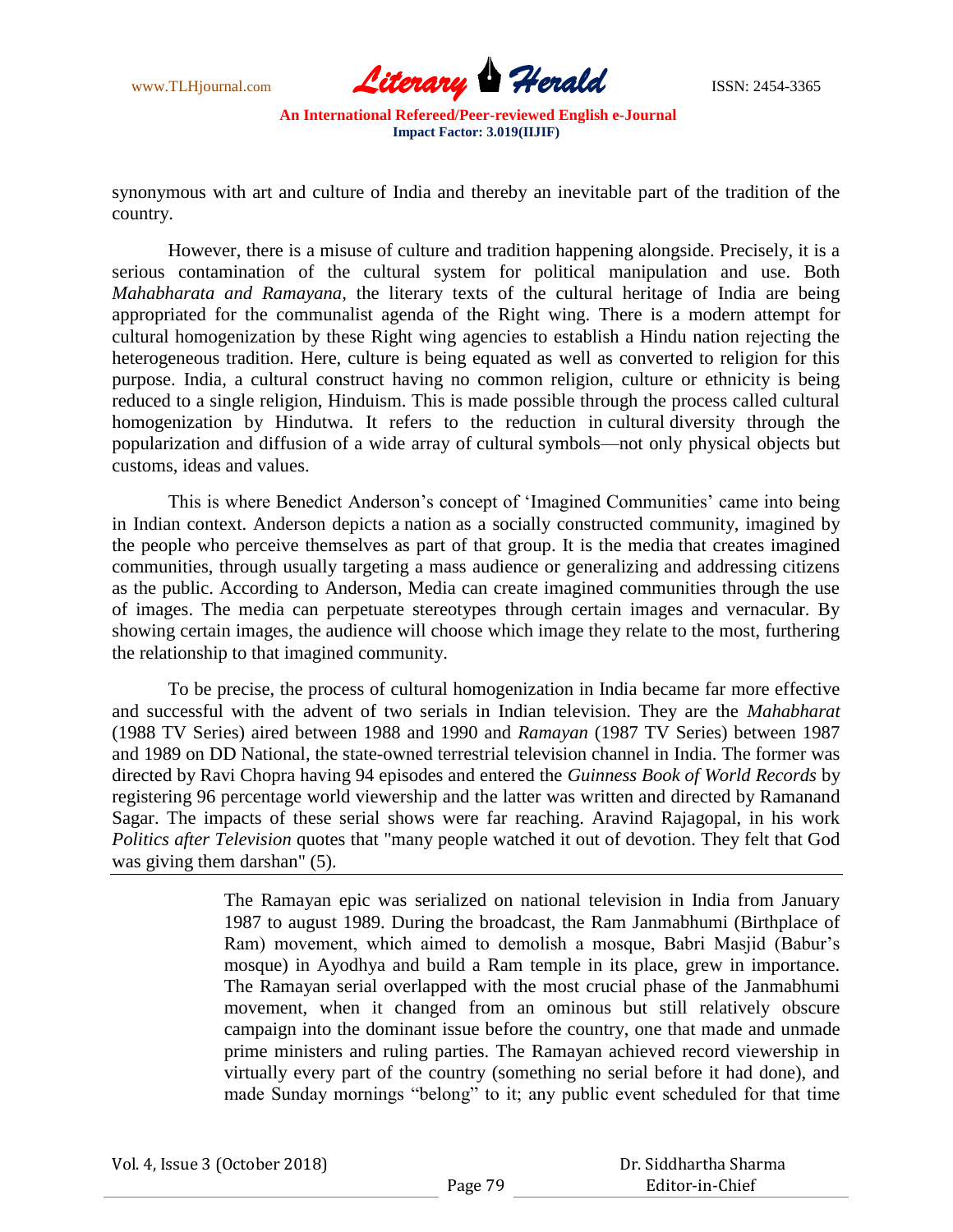

courted disaster. With such publicity given to its pre-eminent symbol, the godking Ram, the Hindu nationalist Bharatiya Janata Party was emboldened to declare, by the middle of 1989, that the Ayodhya movement "had reached a state and status in Indian public life when it was no more possible to ignore its effect in politics, including electoral politics." The issue was officially declared to be political, with the BJP making it their number one priority that "a grand temple to Lord Ram" would be built at the site of the mosque. In the launching of one procession from Delhi to Ayodhya, Ram"s birthplace, volunteers dresses to look like the television versions of Ram and his brother Lakshman. (5)

The concept of *Darshan* in Indian philosophy has come to occupy a central place in the studies of India's visual culture. As a Sanskrit word, usually translated as 'vision' or 'gaze', it is most commonly used in three different contexts: in everyday religious discourses; in mass media and popular culture studies, explaining cultural differences in the popular usage of visual culture; and as a paradigm considered specific to an Indian or Hindu manner of seeing.

> The term *Darshan* deals mostly with religious contexts of Indian culture and society where *Darshan* is the term used by the people themselves. As a nonwestern concept of vision, *Darshan* also appeals to scholars who explore nonethnocentric theories, in particular through the study of mass media and popular culture. *Darshan* is often used to explain cultural differences in the way people looks at photographs or popular prints or watch cinema in India, giving the term new currency as a specific Indian or a Hindu manner of seeing. (Upadhyaya 87)

Although *Ramayan* was manipulated by the forces of Hindutva, the initial political mileage of this particular television serial was achieved by Indian National Congress, under Rajiv Gandhi. It was Arun Govil who acted as Lord Ram in *Ramayan* was appointed as the political brand ambassador for congress in Utter Pradesh election campaigns. When Indian National Congress used the actor who played Lord Ram, Bharatiya Janata Party used Lord Ram himself years later through L.K Advani. The Ram Rath Yathra of 1990 was a political manipulation of a cultural symbol. It was a political-religious march that lasted from September to October 1990, organized by the Bharatiya Janata Party and its Hindu-nationalist affiliates, and led by the then-BJP-president L. K. Advani. The purpose of the *yatra* was to support the agitation of the Vishwa Hindu Parishad and its Sangh Parivar affiliates to erect a temple to the Hindu deity Rama on the site of the Babri Masjid.

While the 1990s saw the beginning of the confrontation between the Hindutva and the secular, pluralist forces in Indian polity and society, much of the ground was prepared by the creation of a 'Hindu consciousness' through religious serials on TV. During the 1990s, Indian society, polity, culture and economy experienced a break with the past 40 years of post-Independence India, because all secular, modern and moral principles underlying the pluralist and secular constitutional democracy were in pieces before the forces of Hindutva. The Sangh Parivar created a situation where it not only succeeded in destroying the Babri Mosque on December 6, 1992, but also threw a challenge before social formations which firmly believed in

| Vol. 4, Issue 3 (October 2018) |  |
|--------------------------------|--|
|--------------------------------|--|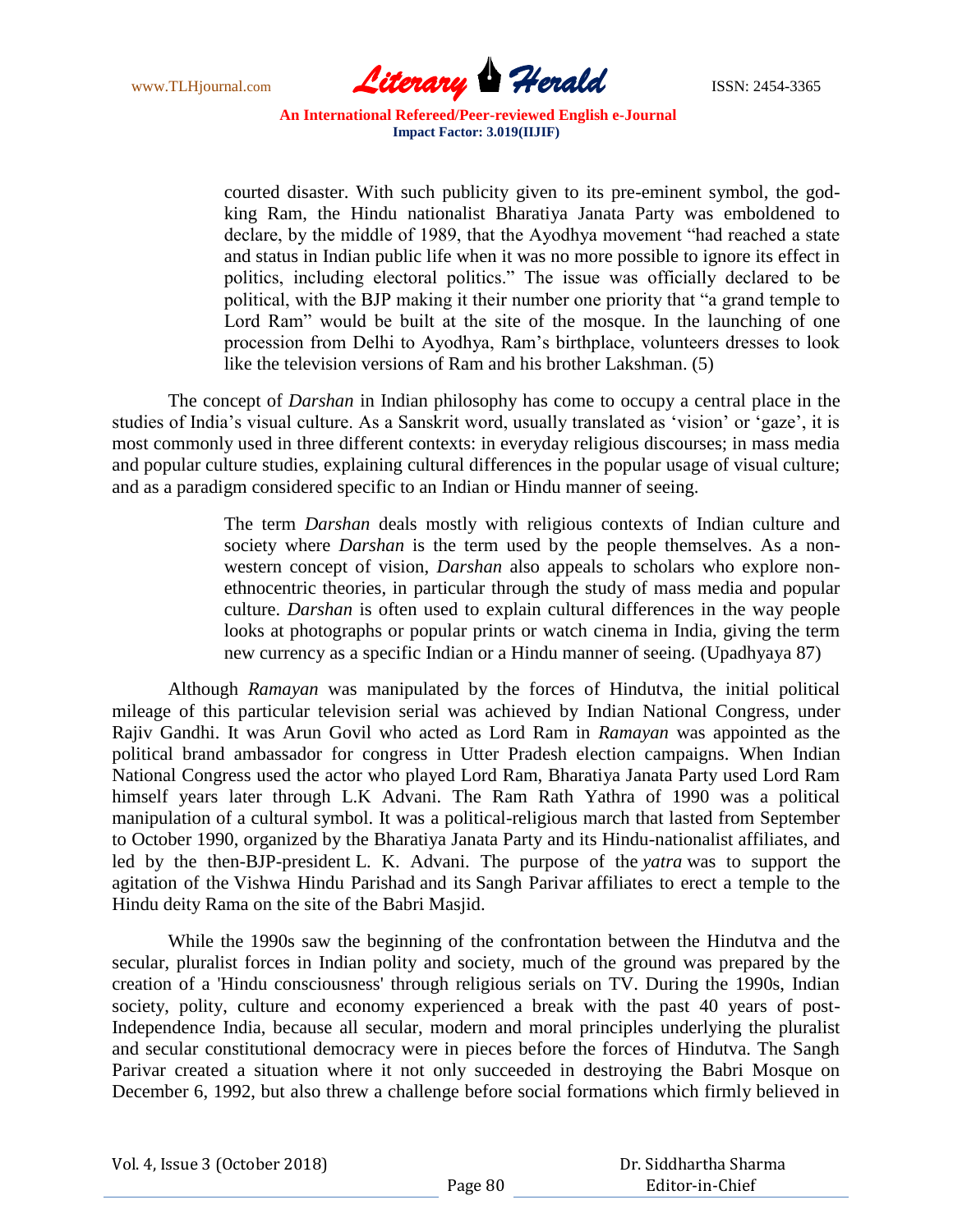

upholding the cultural diversity of India in a cosmopolitan pluralist social milieu. This success of Hindutva in a pluralistic nation like India is directly linked to the powerful role played by television serials in making "Hindutva consciousness a reality" because it was for the first time that the powerful medium took the message of Hindutva into the drawing rooms of lower and middle class Hindus. Thus the broadcast of popular serials like *Mahabharat* and *Ramayan* inaugurated a new era not only in television but in politics as well. Television in the 1990s created in the minds of Hindus a Utopia of the Rama Rajya of the past and a glorious future for Hindus.

Rama Rajya was originally a system where the society is run by principles of Lord Rama. It is a term popularized by Mahatma Gandhi. It is a democratic system where the ruler rules with the pleasure of people where there are equal rights for everyone and justice accessible even by the poorest sections of the society. In the ideal concept of Rama Rajya, government should uphold truth in its own actions and also expect the same from others and it demands respect for all religions and faiths. In short, Rama Rajya stands for justice, respect and non-coercion. Such a utopia should have prosperity, dharma and happiness.

> While Rama was ruling the kingdom, there were no widows to lament, nor there was any danger from wild animals, nor any fear born of disease.

> Every creature felt pleased. Everyone was intent on virtue. Turning their eyes towards Rama alone, creatures did not kill one another.

> While Rama was ruling the kingdom, people survived for thousands of years, with thousands of their progeny, all free of illness and grief.

> While Rama ruled the kingdom, the talks of the people centred around Rama, Rama and Rama. The world became Rama"s world.

> The trees there were bearing flowers and fruits regularly, without any injury by pest and insects. The clouds were raining in time and the wind was delightful to the touch.

> All the people were endowed with excellent characteristics. All were engaged in virtue. (Menon 238)

While the concept of Rama Rajya exemplifies a judicious ruler like Rama and his sacrificial nature along with a sense of equality, the forces of Hindutwa manipulate it for communal polarization for the sake of political gain and to establish authority. What happened in Ayodya is a classical testimony for this. The inclusiveness and pluralistic nature of our cultural heritage is being misinterpreted into an inclusive one-dimensional culture. It is through this misuse and misinterpretation of heterogeneous culture that the Hindutwa consolidates consent and power to rule in post independent India.

The theory of cultural hegemony, associated particularly with Antonio Gramsci, is the idea that the ruling class can manipulate the value systems of a society, so that their view

| Vol. 4, Issue 3 (October 2018) |         | Dr. Siddhartha Sharma |
|--------------------------------|---------|-----------------------|
|                                | Page 81 | Editor-in-Chief       |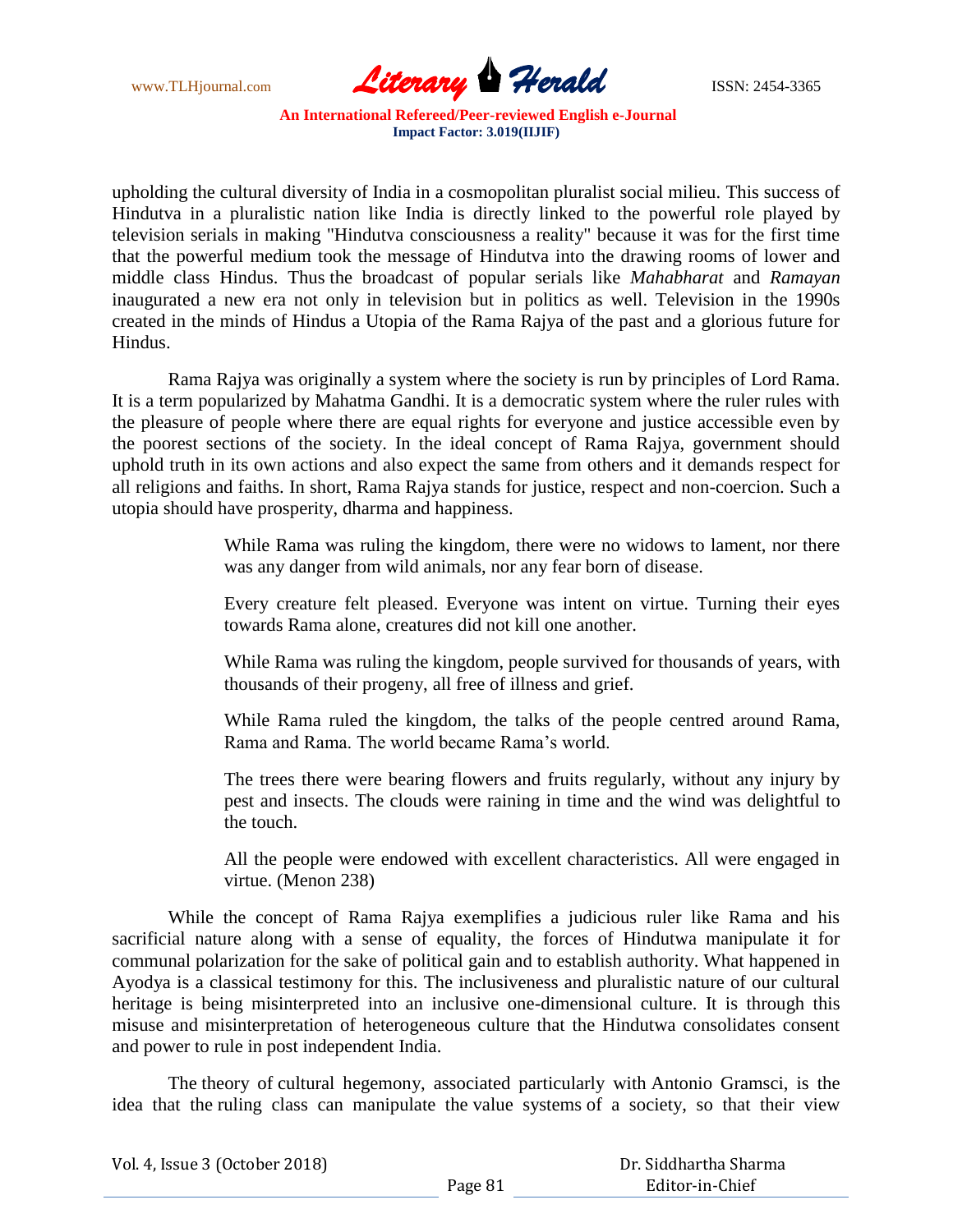

becomes the world view. In Terry Eagleton's words, "Gramsci normally uses the word "hegemony" to mean the ways in which a governing power wins consent to its rule from those it subjugates" (14). In contrast to authoritarian rule, cultural hegemony is hegemonic only if those affected by it also consent to and struggle over its common sense" Here, Television serials created a Hindu consciousness and the Indian State run by Hindutwa manipulated the "consent of the people" for democratic governance. This is where the culture is being manipulated for political use. The exponential increase in the vote share for the right-wing political parties in India can be interpreted through this cultural misuse. A diverse multilayered, pluralistic India is misinterpreted into a "Hindu nation" through cultural manipulation. An inclusive, all encompassing culture is being strictly homogenized into a Hindu culture. The remarkable pieces of Indian literary heritage, *Mahabharata* and *Ramayana* are well appropriated within the Hindutva ideology.

Modern India is said to represent the largest democracy in the world, along with a seamless picture of unity in diversity that is unparalleled anywhere else. The concept of plurality is the core idea of India as a nation. There will be conflicts whenever any agency tries to impose forms of religious, ethnic, cultural or linguistic hegemony in the name of unity. At the same time, people in India lived happily for centuries with the idea of plurality, which is part of the very essence of our democratic polity. Indian Constitution is the biggest safeguard of Indian plurality.

By all western definitions of a nation, India is an outlier- India does not have a single religion, language or race. It is a vast diversity that no other country embodies in itself. So plurality is the heart of the idea of India. Indian Constitution laid down ground rules for keeping India plural. The Constitution of India has many provisions regarding plurality in different spheres. The religious pluralism under the article 25 to 28 ensures the right to religion. According to article 29, minorities can protect their language, script and culture. Though myriad languages are spoken in India, 22 languages are scheduled as official languages in  $8<sup>th</sup>$  schedule of constitution. India does not have a national language. The preamble of Indian Constitution contains many ideologies such as socialism, secularism, democracy, republic, justice, liberty, equality and fraternity are some among them. These are taken from various constitutions and ideological revolutions around the world. Thus a composite culture evolved from the notion of plurality.

This plurality, which is the soul of India, is threatened by religious and political movements to homogenize the country. Ironically, this is achieved by the use of our Puranic Narratives- the biggest manifestations of our plurality. The great literary heritage of the nation is misused for this purpose. Indian system does not offer easy or one dimensional solution for the challenges faced by the masses. It should retain scope for its diversity and the damaging influence of homogenization of hegemony is to be approached with an ethical perspective. It should be upholding the "Sanatana Dharma" and also should contribute to the concept of "Vasudhaiva Kutumbakam" that India has a role in establishing tranquility in the entire world.